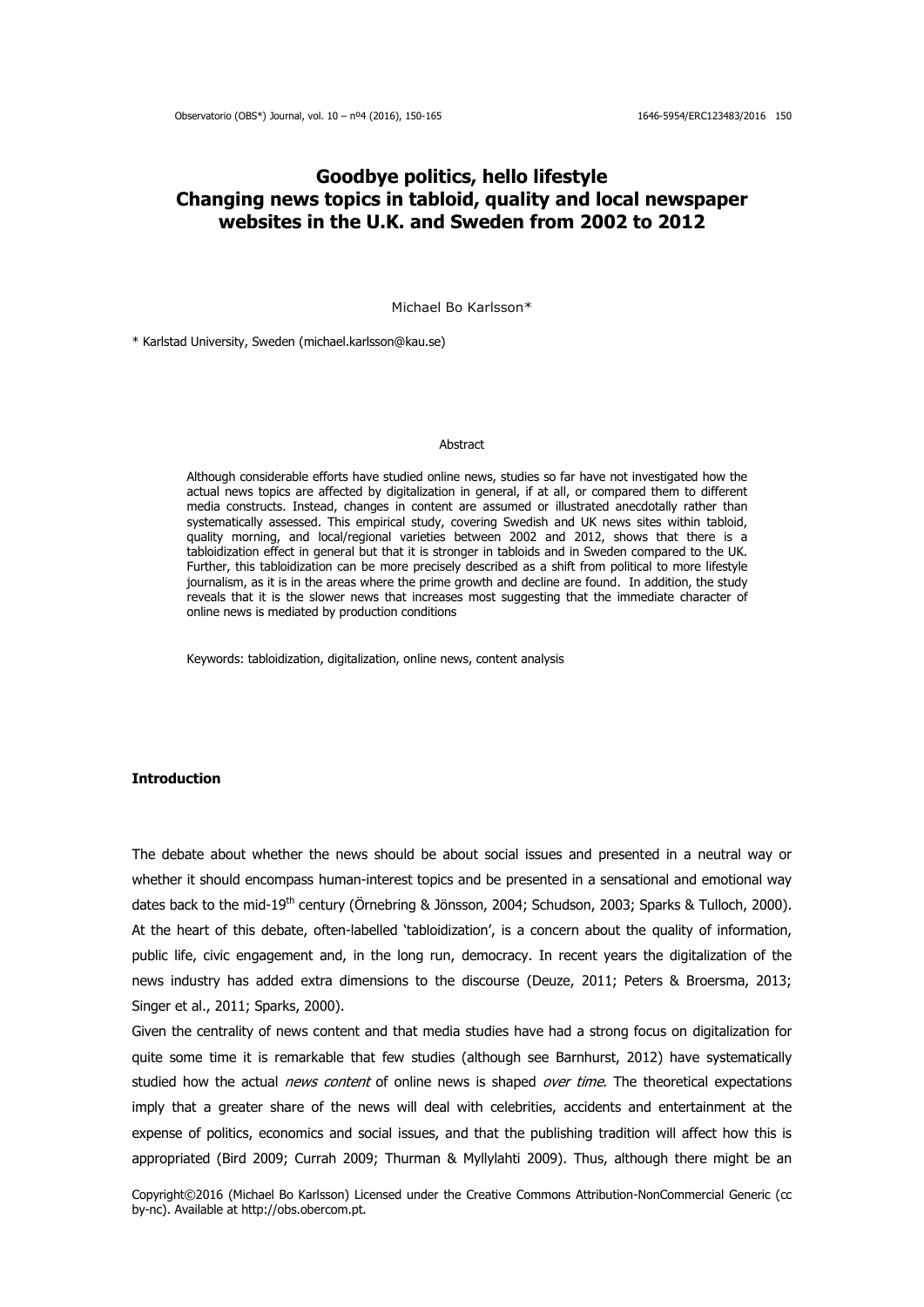overall increase in 'tabloid' news, broadsheet and local/regional papers will be more reluctant to embrace this trend compared to tabloids that already thrive in this area. Still, this connection is by and large theoretically assumed or illustrated anecdotally, while few studies so far have systematically investigated if, how, to what extent, or why the actual news topics in different publishing traditions have changed. Consequently, the purpose of the present study is to address and fill some of that research gap by comparing how the content of online newspapers from different publishing traditions and different countries develop over time. The study contains content from UK and Swedish news sites, namely The Guardian, Dagens Nyheter (quality morning papers), Daily Mirror, Aftonbladet (tabloids), Helsingborgs Dagblad and Yorkshire Post (local/regional papers) from 2002, 2007, and 2012.

#### **Literature review**

#### **Journalism, content and an informed citizenry**

Although the quality of news content is interesting in itself, the discussion cannot be properly understood without making the connection to society and democracy. A key issue in a large amount of previous research is a concern that the news media, for a host of reasons, will increasingly publish news that is poor for citizens and democracy. There are different labels and ways to describe and measure this phenomenon but they all try to capture the same thing  $-$  a journalism that emphasizes entertaining, dramatic and crowd-pleasing news at the expense of complex information about society (Esser, 1999; Örnebring & Jönsson, 2004; Reinemann, Stanyer, Scherr, & Legnante, 2011; Schudson, 2003; Sparks & Tulloch, 2000). Another less repeated distinction of the quality of information is made by Sparks (2000) who, in addition to sensationalism and crime, draws a line between news focusing on private or personal life and those focusing on public life.

The debate about the content of journalism along with what it might entail is far from new and there is no consistent view if tabloidization inherently ruins the chance of an informed citizenry. On one hand it is accused of sensationalism and emotionality, but on the other hand it is able to raise concern and change for important social conditions, for exploring new approaches to those with power in society that 'serious' media was unable or unwilling to do (Örnebring & Jönsson, 2004; Schudson, 2003; Sparks & Tulloch, 2000).

While many ponder the connection between the quality of content and citizens' knowledge with the will to participate theoretically, there is also some systematic empirical evidence supporting the claim. Ultimately, societies saturated by news about sports, accidents, and celebrities have significantly less informed citizenry compared with societies that have more news about politics and economics (Aalberg & Curran 2011). Similarly, Scheufele, et al. (2002) point out that the consumption of 'hard news' is positively related to political involvement. In other words, the content filling the media have ramifications for citizens' ability to come to informed decisions about common issues not only in theory but also in practise. This scenario presupposes that relevant news is still being produced by media organisations and several scholars are sceptical of the development suggesting there is an overall commercialization of the news media catering to values other than an informed citizenry even among serious media (Croteau & Hoynes, 2001; McManus, 1994; Sparks & Tulloch, 2000). Looking at previous studies on news content in analogue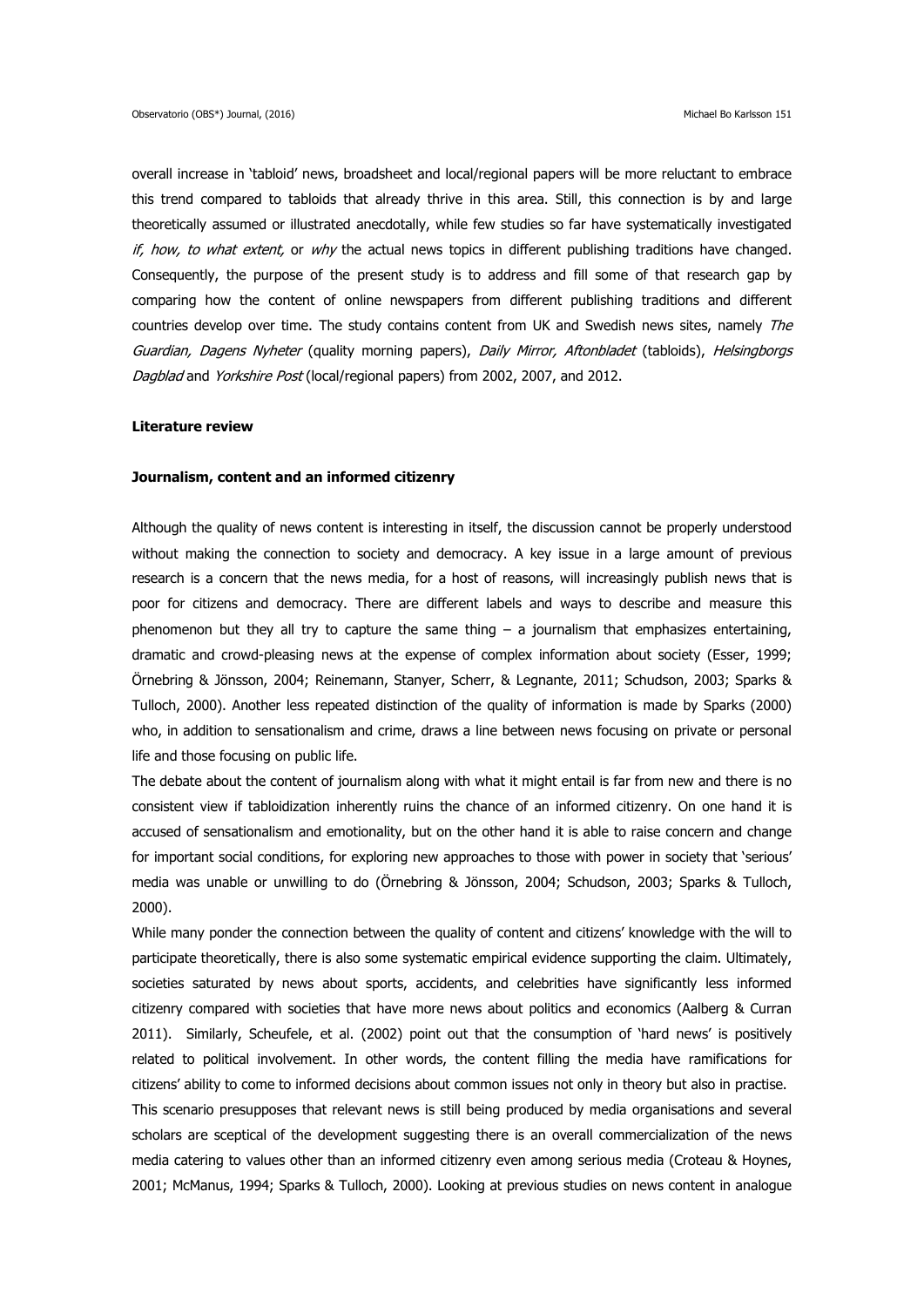media channels the results are far from conclusive but most results and overviews suggest that it is a slight trend towards tabloidization (Bennett 2004; Connell 1998; Cushion 2012; Sparks & Tulloch 2000; Uribe & Gunter 2004; Wadbring 2012). Overall, change in analogue media seems rather slow (Barnhurst & Nerone, 1991) but the scenario for online media might, for better or for worse, be different for reasons developed below.

### **Digitalization and changing news**

While traditional media are dropping in circulation and credibility, they still play a big part of how people orient themselves in the world, especially online (De Waal & Schoenbach 2010). Analogue media are embedded in a specific time/space mode of production marked by, amongst other things, limited space, a predictable publishing cycle, one-way communication, and limited modalities. In digital media, time/space does not fall under the same constraints and thus have repercussions for how journalism is produced and consumed by an ongoing and interactive publishing process (Boczkowski 2004; Nerone & Barnhurst, 2001).

Looking at scholarship in online news, there are two different strands of thought that have relevance for the issues discussed here: On one hand, digitalization has been put forth as an opportunity to improve journalism and thus, in this context, supply more and better information about society (Matheson, 2004; Robinson, 2009). On the other hand, other researchers argue that the situation might become even worse - in particular, that digitalization change how journalists perform their news judgment and 'the cheap, easy and popular story often wins out over expensive, difficult, and less popular ones' (Bird 2009: 44). An important dimension to accommodate change in news content is the ability to track, in real-time, how the news consumers chose to click through the news site, allowing editors to cater to audience preferences, and thus accelerating the commercialization process (Currah 2009; MacGregor 2007; Nerone & Barnhurst, 2001; McKenzie et al. 2011). Although some research has been done on the production aspects suggesting some adjusting to reader preferences (Gynnild 2008; Author; Thurman & Myllylahti 2009), remarkably few studies focus on how the actual news content changes over a longer period of time. Some studies touch upon the issues but do not examine the content per se. Tremayne et al. (2007) studied how often hard, neutral, and soft news items were updated over a three-year period and found an increase in all three categories. Other studies focus on specific dimensions in content development. In a crosssectional study, Hoffman (2006) compared to what extent print and online news facilitated mobilizing information in a political context and found no major differences. Barnhurst (2012) made a longitudinal study on how online content changes over time in four specific areas: politics, jobs, crime, and accidents, and found that political topics become more complex over time, while the contrary is true concerning accidents, implying there is no uniform 'digitalization' effect. Bozckowski and de Santos (2007) studied content homogenization and how public affairs developed over time in an Argentinean context and found that homogenization increased and public affairs coverage decreased.

All in all, there are very few empirical studies that inform the issues at hand, and no studies have investigated how the coverage of different topics has evolved over time. While there are indeed some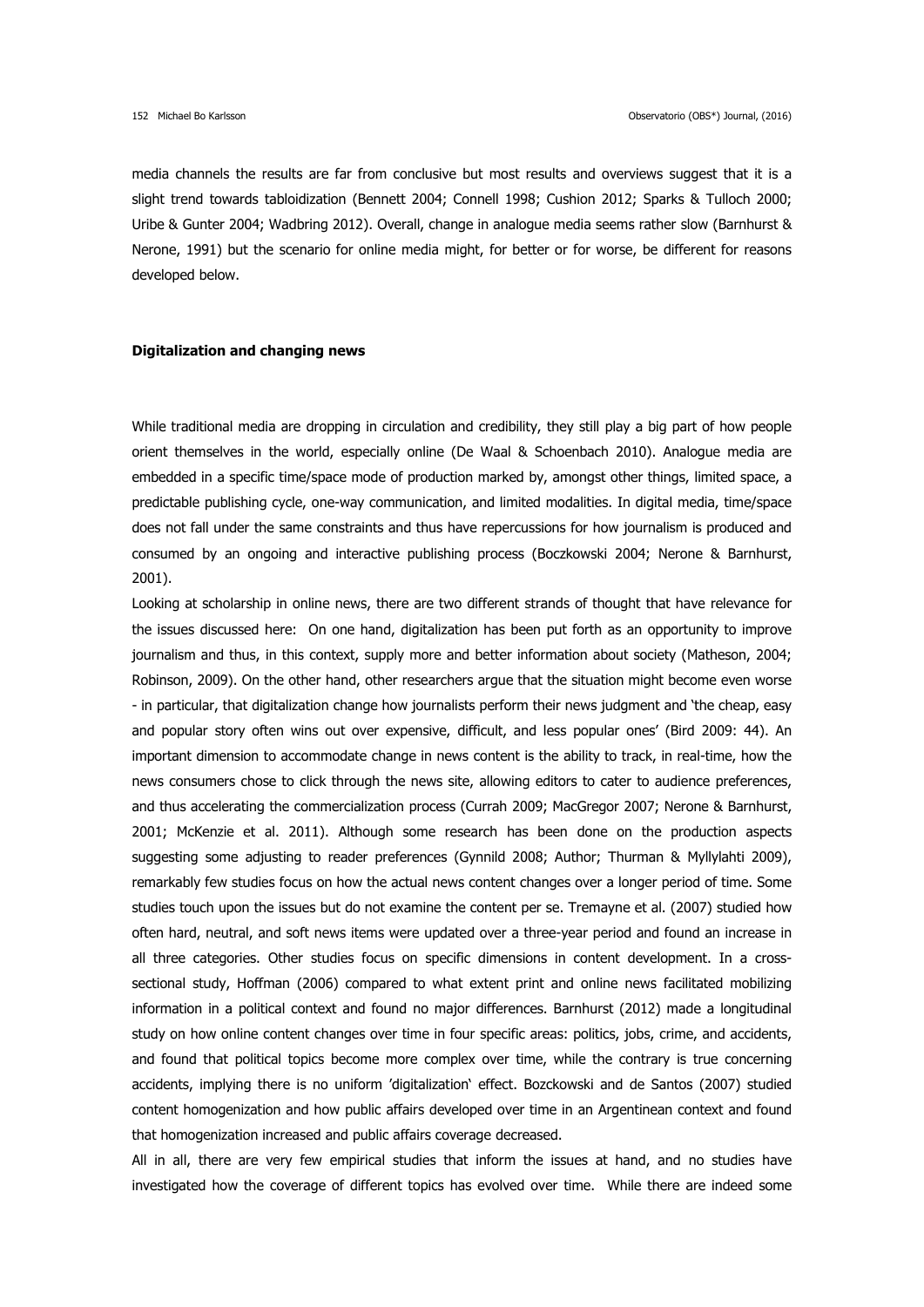factors those foster changes in news content, especially online, there are other factors that hinder or alleviate change.

#### **Factors mediating change in digital news**

Despite the fact that the digital environment allows for other modes of publishing, regardless of a normative framework, there are dynamics that work in favour of the status quo or incremental changes. The theoretical framework of neo-institutionalism implies that news organizations will both differ in their coverage and be guided by their past behaviour and history when facing a new situation (Dunaway 2011; Lowrey 2011). Thus, changes will be slow and differences in publishing tradition – tabloid, morning, local – will affect how new settings are appropriated. In the context of publishing tradition, it important to point out that local media have received very little attention, especially by online journalism researchers, although it is the local and regional media that produces the bulk of the news (Reader & Hatcher 2012).

Another theoretical framework pointing out a potentially important dynamic is *niche theory* that posits that it is imperative for media corporations not to overcrowd the same market with identical products (Chan-Olmsted & Chang 2003; Mierzejewska 2011). Accordingly, news sites need to find an identity and a position on a market with limited possibilities for advertising and audience revenues (Hermida & Thurman 2008; Jönsson & Örnebring 2011). In the setting of online publishing, where there are no spatial or temporal limitations in the production and distribution of news, all media organization compete in the same market. However, while some dimensions might change others are firmly rooted in time and space. Concerning news consumption, there is little reason to assume that people will be equally interested in what happens in other towns, as in their own, even though it only requires one additional mouse click. On the contrary, research suggests that personal motivation and individual preferences become more important in a fragmentized media environment (Prior 2007).

Although user preferences are at the centre of the tabloidization debate, production conditions must be considered as well. Hamilton (2004) aptly points out that taste alone cannot explain content but that economic factors, such as production cost, advertiser interest and, ultimately, profitability also drives content. Thus, in an online environment where direct revenue from users is small, other economic factors may rise in importance.

Further, countries are structured differently in terms of what role different media fulfils and the context in which content is produced and consumed. This makes comparisons both difficult and vital (Hallin & Mancini, 2004; Sparks & Tulloch, 2000). Both Sweden and the UK, the setting of this study, differ in terms of how large and what audiences' newspapers reach. Newspaper reading, especially of local papers, is more widespread in Sweden as compared to the UK and income does not predict newspaper reading in Sweden although it does in the UK (Elvestad & Blekesaune 2008). Additionally, in the UK, the audience is stratified according to class (McNair 2000) while the same clear division does not exist in Sweden. Thus, a newspaper like The Guardian might possibly have to continue to cater to their 'elite publics' reading preferences while the Swedish *Dagens Nyheter* may have a larger and more diverse following (relatively speaking) online compared to their English counterparts. To put it differently, many factors that affect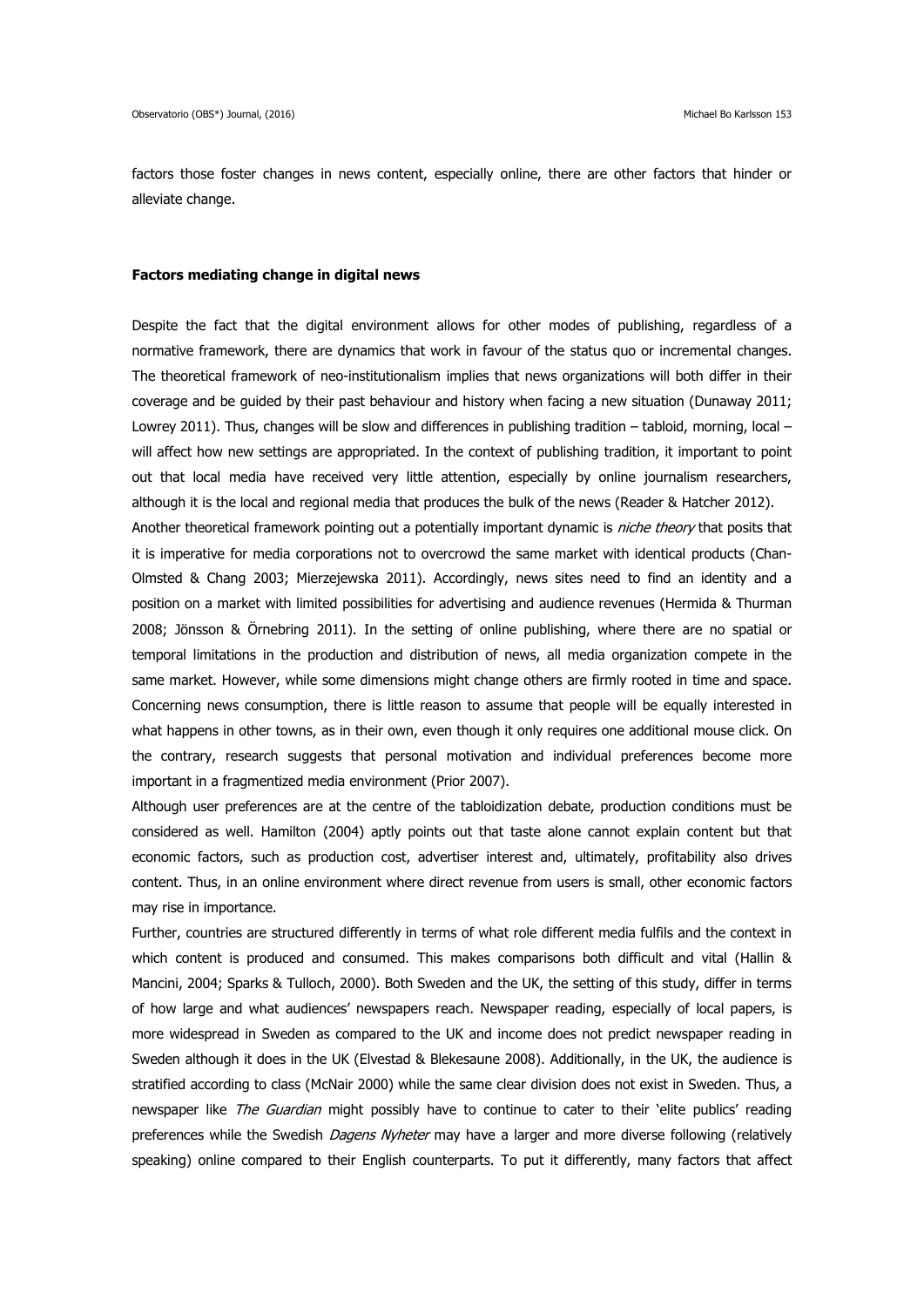conditions in online publishing beyond technological affordances suggest that news site evolvement will vary.

The expected differences, although theoretically rather than empirically grounded, propose that tabloids would change quicker and more profoundly than broadsheets and local/regional papers, due to the ability to cater even more to audience preferences online that would fit tabloids better than the other papers, while all news media would move towards publishing more 'tabloid' news and less news about events concerning society at large issues. Furthermore, this would have a bigger and quicker impact in competitive media systems such as the UK, compared to corporatists media systems in Sweden, for example. In particular, we could expect, drawing on previous research, that entertainment, sports, crime, and accidents would increase at the expense of news covering politics, economics, and social issues.

To summarize, not many studies of online news focus on content per se and those that do rarely assess how news content evolves longitudinally. Currently no studies compare publishing traditions by countries and subsequently the purpose of this paper is to compare how the content of online newspapers from different publishing traditions (broadsheet, tabloid, and local/regional) and different countries (Sweden and the UK) develops over time. As the literature review indicates, there are some dynamics that suggest there will be major uniform changes while other dynamics suggest small, dispersed patterns in change.

Although there are different ways to measure tabloidization, in this study, as proposed by several researchers (Gripsrud, 2000; Klein, 2000; Sparks, 2000), the proportions given to different topics will be used. Further, while news topics are sometimes contested (Reinemann et al. 2011), they are a frequently used and a widely accepted method to measure proportions of content (Quandt 2008; Sjøvaag et al. 2012).

More specifically, the research questions asked are:

 $RQ1$ : To what extent does the content composition (i.e. share of different news topics) change within the same news site (RQ1a), between different news traditions (RQ1b) and in different countries (RQ1c) over time?

In addition to describing a general trend of how news content evolves (if at all), the result from this part of the study will allow for further inquiry whereas (RQ2) the publishing tradition will prevail (as implied by neo-institutional theory), there will be a niche effect (differentiation between news sites) or a homogeneity effect (increased similarity between news sites)?

## **Method**

Conducting content analysis on online news is challenging. Although the Internet can indeed be used as an archive (Krippendorff, 2013), this does not necessarily imply that news sites have archived any or all of their news items during a specific time period, or that the archive is representing what was once published or meant to be archived (Brugger, 2009). Consequently, one literally needs to travel back in time to see what was actually published at a specific point in time. This is obviously impossible, so for the purpose of this study, the Wayback Machine (WM) was used. The WM is hosted by archive.org and has been running since 1996. As of January, 2015 it has captured an impressive 452 billion webpages. Research seeking to validate WM suggests that it is a feasible alternative (Murphy, Hashim & O'Connor 2007) and it has been used in previous research in online news (Weber 2012). While WM does capture news sites, the archive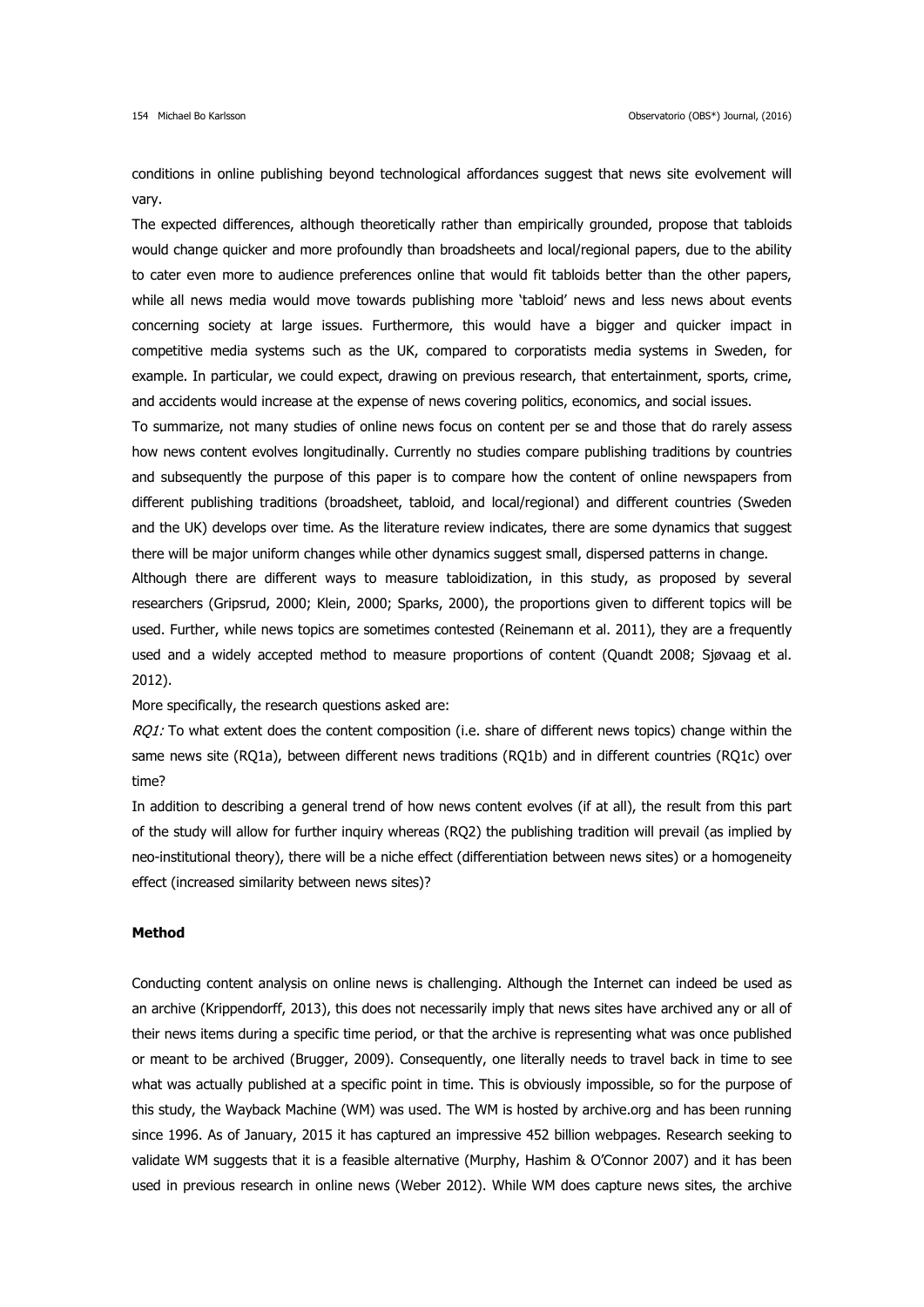does not facilitate a full sample of all the worlds' news sites over time. Rather, it has some gaps; especially in the earlier years when the news sites were downloaded a few times a year compared to several daily downloads today. Furthermore, many of the earlier downloads are, fully or partially, broken making analysis impossible and therefore engender several limitations of what can be researched.

Working within these limitations, this study collected a week-sized sample of six news sites during 2002, 2007 and 2012. Ideally, a constructed week should have been used but the incompleteness of the archive in the earlier years made this impossible so for that reason the seven days where randomly selected. Accordingly, the results have to be read with this limitation in mind. The rationale used to select these particular years were: 1) In 2002 shovel logic (Barnhurst 2012; Bardoel, 2002; Scott, 2005) still dominated online publishing suggesting that the tradition of the parent medium would indeed be reflected online; 2) Prior research (Domingo et al. 2008; Author) suggests that the acclimatization to online publishing had begun around the mid-2000s implying that 2007 would be a suitable measuring point to find potential changes since 2002; and 3) 2012 comes after the decline of traditional publishing has picked up speed with more people moving their news consumption online.

Although there are many news sites that have been publishing during the ten year period of this study, only a few have been successfully archived in the WM at all three measuring points. After extensive screening, the news sites selected, for this study were *The Guardian, Dagens Nyheter* (quality morning papers), Daily Mirror, Aftonbladet (tabloids), Helsingborgs Dagblad, and Yorkshire Post (local/regional). Sweden and the UK were chosen since they represent different media systems (the democratic corporatist and the liberal system, respectively) that may impact how the news sites appropriate the online space (Hallin & Mancini 2004).

The sample was randomly collected using days as sampling units and analysed the latest (in case of several archived versions per day) working version of the stored archive. All front page news item for each day, totalling 7 447 news items, were collected and subjected to analysis. A news item was considered a graphically and thematically distinguishable entity (e.g. a news story separated from other news stories with bars and lines) with editorial content; advertisement and navigational hyperlinks were excluded. The front page was chosen as it is the most important space on a website, a showcase for the news that the news organization values at the moment (Bucy, 2004; Quandt, 2008; author), and also the page on which WM organizes its archives. 102 news items (equivalent to 1.4 per cent of the sample) were impossible to assess due to broken links, reducing the total number of valid news items to 7345.

|                                | 2002 | 2007 | 2012 | <b>Total</b> |  |
|--------------------------------|------|------|------|--------------|--|
| <b>Aftonbladet (Sweden)</b>    | 608  | 686  | 1250 | 2544         |  |
| <b>Nyheter</b><br>Dagens       | 189  | 400  | 829  | 1418         |  |
| (Sweden)                       |      |      |      |              |  |
| <b>Helsingborgs</b><br>Dagblad | 126  | 601  | 614  | 1341         |  |
| (Sweden)                       |      |      |      |              |  |
| <i>The Guardian</i> (UK)       | 156  | 359  | 290  | 805          |  |
| <b>Daily Mirror (UK)</b>       | 88   | 182  | 403  | 673          |  |
| <b>Yorkshire Post</b> (UK)     | 64   | 247  | 253  | 564          |  |
| <b>Total</b>                   | 1231 | 2475 | 3639 | 7345         |  |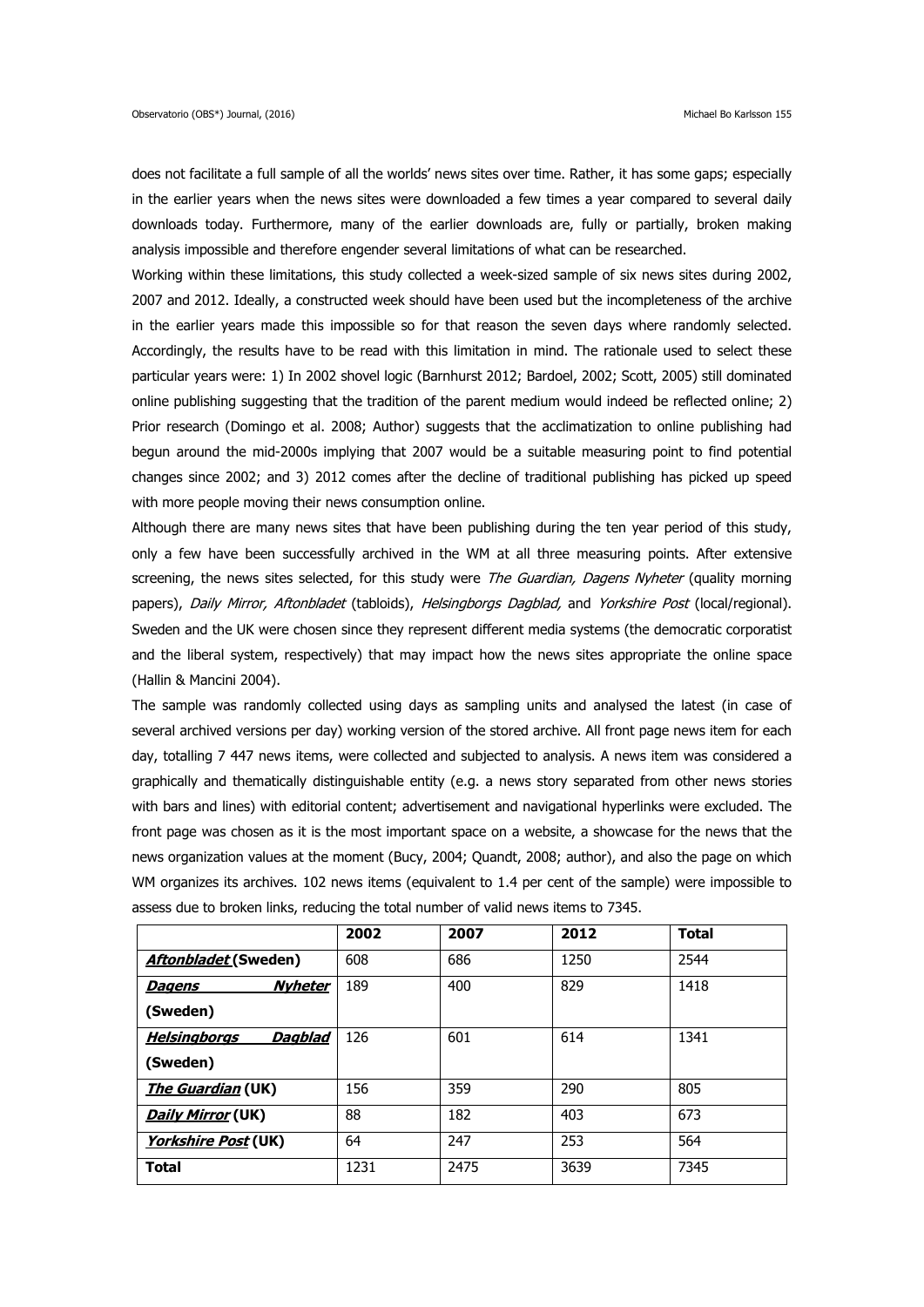Table 1: Number of valid news items organized by year and news site

Table 1 shows the number of valid cases (news items) in the study organized by year and news site.

No two studies on news topics use the same categories and occasionally separate categories are grouped together (see Quandt 2008; Sjoovaag et al. 2012). Consequently, this study draws from the past most frequently used categories such as politics, business/economics, crime and others, as well as some categories that are not measured consistently such as lifestyle, environment, and science (see Table 2 for complete list). All categories have been differentiated in the coding procedure.

Two trained coders analysed the sample for news topics and identification variables. A Cohen's kappa coefficient on 4.8 % ( $N=349$ ) of the sample yielded a satisfactory 0.73 result on news topics after one revision.

Percentage is used to report the results in the tables below. In addition, Pearson's correlation tests have been used to see whereas the differences in percentages between topics, years, outlets and countries are statistically significant.

#### **Results**

Table 2 presents the results of the first research question asked: RQ1 To what extent does the content composition (i.e. share of different news topics) change within the same news site (RQ1a), between different news traditions (RQ1b) and countries (RQ1c) over time?

First of all, it is clear that the number of news items published increased over time on all news sites (see Table 1) save The Guardian from 2007 to 2012. Thus, the news audience is offered more news items from which to choose. It is also evident that the Swedish news site, for reasons hard to decipher in a content analysis, publish many more news items on their frontpages compared to the English sites in every year. Apparent in Table 2, most news items fall under six or seven topics, depending on year and news site. The following presentation will focus on these topics, namely: politics, economics, social issues, sport, entertainment, crime, and lifestyle.

Table 2: Changes within content composition in the same news site, between different news traditions, and different countries over time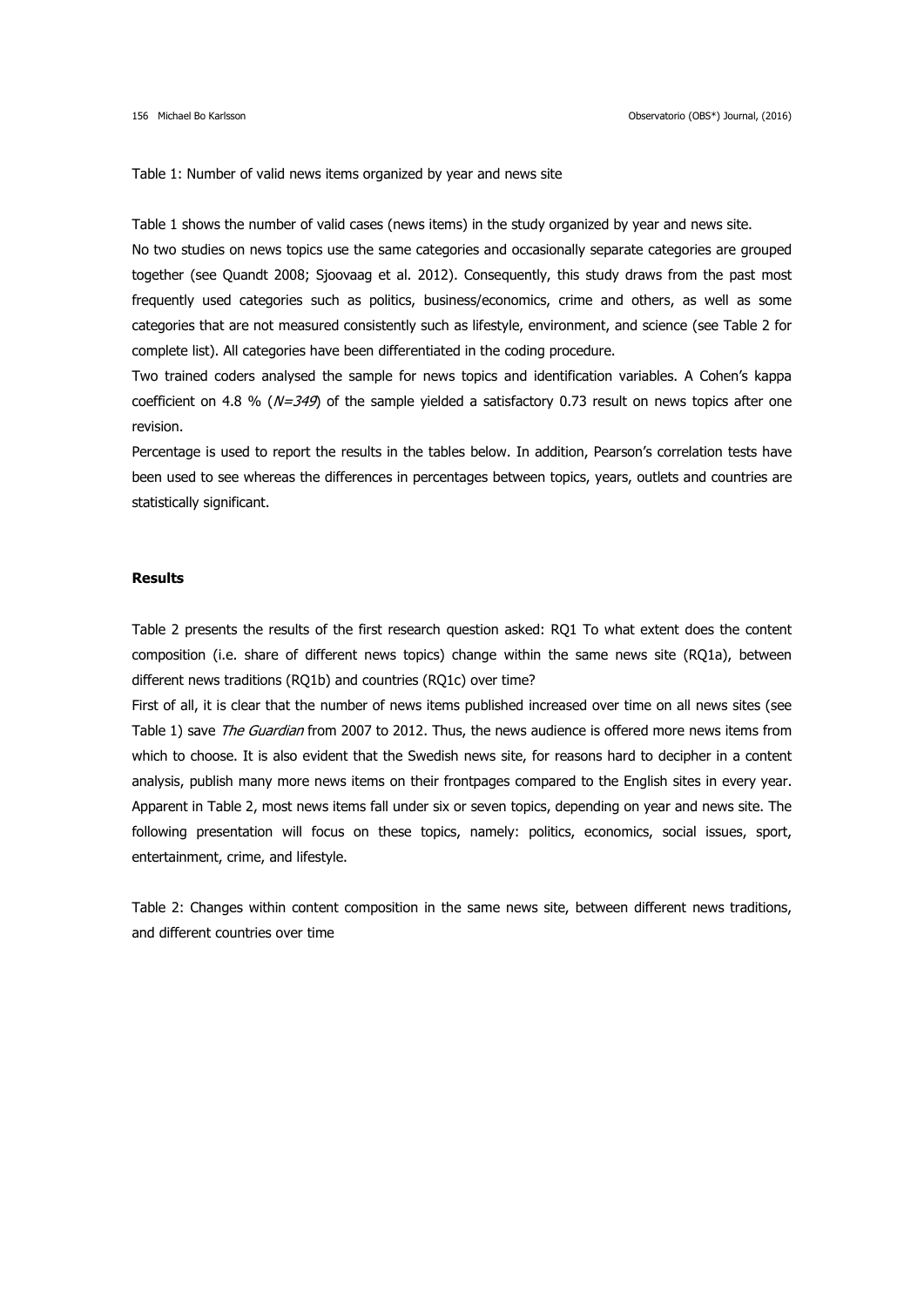| Total<br>100<br>Other<br>8 |                             | <b>200</b><br>ς | <b>00T</b><br>$\infty$      | 100<br>$\sim$ | 100<br>ٷ       | 100<br>$\infty$ | 100<br>SD                     | 100<br>$\overline{a}$ | 100<br>$\overline{0}$     | 100<br>4                 | 100<br>6     | 100<br>6                   | 100<br>$\circ$     | 100<br>$\overline{ }$ | 100<br>$9***$                                                              | 100<br>$\sim$         | 100            |
|----------------------------|-----------------------------|-----------------|-----------------------------|---------------|----------------|-----------------|-------------------------------|-----------------------|---------------------------|--------------------------|--------------|----------------------------|--------------------|-----------------------|----------------------------------------------------------------------------|-----------------------|----------------|
| Life.<br>$\overline{4}$    | $21***$                     | 22              |                             | 4             | $14***$        | 13              | 1                             | $5 * *$               | $12*$                     | $\mathbf{\sim}$          | $12***$      | 5**                        | $\circ$            | ້ ກ                   | $21***$                                                                    | 0                     | $15***$        |
| Crime<br>13                | 13                          | 5***            |                             | L             | $\overline{a}$ | თ               | 17                            | $\Xi$                 | $\overline{a}$            | S                        | S            | 6                          | $\infty$           | $\Omega$              | ້ ກ                                                                        | S                     | S              |
| Env.<br>O                  | $\stackrel{*}{\rightarrow}$ | $0***$          |                             |               | $\mathbf 2$    | H               | 1                             | 1                     | I                         | 0                        |              | H                          | 0                  | 0                     | 0                                                                          | 0                     |                |
| Media<br>2                 | $\stackrel{*}{\rightarrow}$ | 1               |                             |               | $\sim$         | 2               | $\overline{\phantom{0}}$      | $\circ$               | $2**$                     | 9                        | 4            | 5                          | 0                  | 0                     | J                                                                          | 0                     | $0***$<br>4    |
| tech.<br>Б                 | 5                           | *ო              | m                           |               | $\sim$         | S               | 1                             | $\sim$                | $\sim$                    |                          | 4            | S                          |                    | 0                     |                                                                            |                       |                |
| Weat.<br>S                 | $\stackrel{*}{\text{-}}$    | Ő               | m                           |               | S              | $0***$          | $\mathbf 2$                   | Ő                     | 1                         |                          |              | 0                          | 0                  |                       | O                                                                          | $\Xi$                 | $3**$          |
| Ė.<br>13                   | 15                          | $19*$           | 9                           |               | $15**$         | 13              | S                             | ზ<br>თ                | $\overset{*}{\mathbf{4}}$ | $\overline{14}$          | $\Xi$        | $\frac{6}{1}$              | 33                 | 36                    | $27*$                                                                      | 23                    | $8***$         |
| Cult.<br>S                 | 2                           | 2               | ഗ                           |               |                | $\infty$        | ξ                             | $\overline{ }$        | 3**                       | $\overline{c}$           | 7            | 4                          | $\circ$            | O                     | O                                                                          | 0                     | 4              |
| Acc.<br>5                  | 5                           | 4               | 4                           | 4             |                | S               | $\Omega$                      | 6                     | S                         | $\overline{\phantom{0}}$ | $\mathbf 2$  | $\mathbf 2$                | $\mathrel{\dashv}$ | O                     | I                                                                          | 0                     |                |
| Sport<br>4                 | $10***$                     | $18***$         | 16                          | $\frac{*}{8}$ |                | $\overline{a}$  | 15                            | $\frac{1}{6}$         | 17                        | e                        | 13           | $\mathfrak{u}$             | $\overline{c}$     | $33***$               | $24*$                                                                      | 22                    | $\overline{c}$ |
| Soc.<br>9                  | 5**                         | 9               | 15                          | ზ $\sigma$    |                | $\Xi$           | 22                            | $9***$                | $\overline{10}$           | $\overline{12}$          | G            | $\infty$                   | 24                 | $7***$                | $\stackrel{*}{\scriptstyle\smash{\stackrel{*}{\scriptstyle\smash{\ast}}}}$ | 5                     | $15*$          |
| Eco.<br>6                  | 4                           | $2***$          | $\mathfrak{u}$              | თ             |                | L               | $\overline{\phantom{0}}$      | თ                     | 7***                      | $\mathbf 2$              | S            | $\stackrel{*}{\leftarrow}$ | O                  | $\circ$               | 5**                                                                        | 14                    | $2***$         |
| Pol.<br>$\overline{1}4$    | $* * * *$                   | თ               | $\overline{21}$             | $11***$<br>1  |                | $\Xi$           | $\infty$                      | ς                     | თ                         | 34                       | $22**$       | $29*$                      | 23                 | $7 * * *$             | S                                                                          | $\overline{c}$        | 13             |
| 2002(n=608)<br>Year        | 2007 (n=686)                | 2012(n=1250)    |                             | 2007 (n=400)  |                | 2012(n=829)     |                               | 2007 (n=601)          | 2012 (n=614)              | 2002 (n=156)             | 2007 (n=359) | 2012(n=290)                | 2002 (n=88)        | 2007 (n=182)          | $2012(n=403)$                                                              | $2002$ (n=64)         | 2007 (n=247)   |
| Aftonbladet                |                             |                 | Dagens Nyheter 2002 (n=189) |               |                |                 | Helsingsborgs D. 2002 (n=126) |                       |                           | Guardian                 |              |                            | Daily Mirror       |                       |                                                                            | <b>Yorkshire Post</b> |                |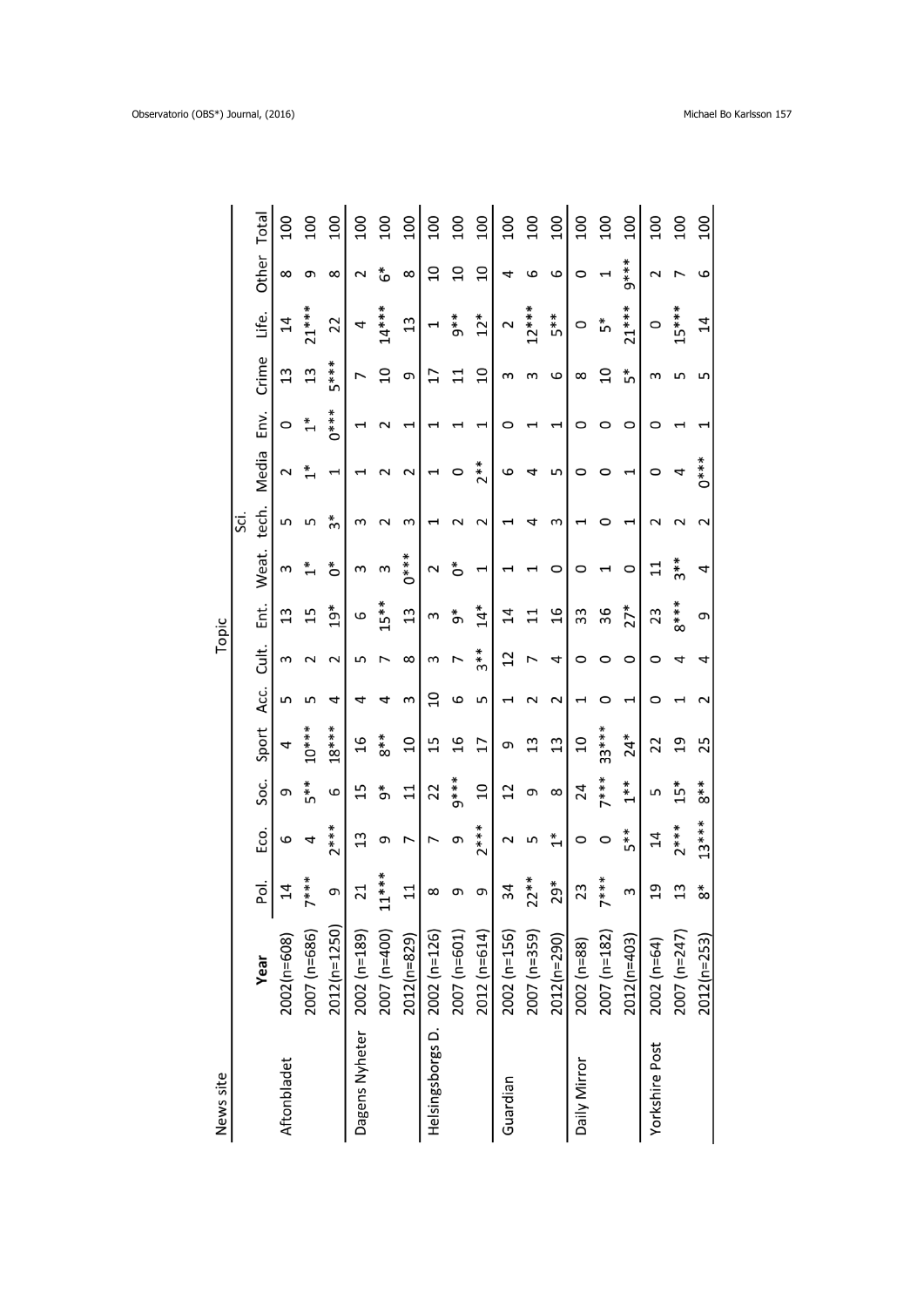The coverage on politics, business/economics, and social issues decrease significantly on most news sites over time, although the UK sites also show an increase in some areas in 2012 vis-à-vis 2007 as The Guardian increased their coverage on politics from 22 to 29 per cent and Daily Mirror and Yorkshire Post increased coverage on economics from 0 to 5 and 2 to 13 per cent, respectively. However, The Guardian had a lower score on politics in 2012, 29 per cent, compared to 2002, 34 per cent. The increase of coverage on economics for *Daily Mirror* in 2012 should be viewed as a result from the lack of any coverage in past years.

The UK sites covered more on politics than their Swedish counterparts in 2002, but that had reversed in 2012 (except for *The Guardian,* as opposed to *Dagens Nyheter*). At the *Daily Mirror*, coverage of politics and broader social issues is almost absent in 2012, 6 per cent, while they comprised close to half the news stories, 47 per cent, ten years earlier. Politics was among the top three topics on all news sites in 2002, save Helsingborgs Dagblad, while in 2012, only the two national broadsheet sites, The Guardian and Dagens Nyheter, had politics among their three most common topics. Of all the news sites, only The Guardian listed politics as the most popular topic in 2012 with 29 per cent. On *Dagens Nyheter* politics was the most popular topic in 2002, 21 per cent, while it was the shared third most popular topic, with 11 per cent, in 2012. It is fairly obvious from Table 2 that political coverage is in decline regardless of publishing context.

The coverage of sports increases regardless of country whereas only *Dagens Nyheter* has less coverage of sports in 2012, 10 per cent, compared to 16 per cent in 2002; it is only the tabloids in both countries that have a significant (p≤0.001) increase (and at least doubling the share of sports in 2012 as compared to 2002).

Interestingly, there are also some notable statistically significant *decreases* in the coverage of crime in the Aftonbladet and Daily Mirror tabloids leaving these sites with the least coverage of crime of all sites in 2012, both with 5 per cent, as compared to the Daily Mirror having the highest crime coverage in England in 2002 with 8 per cent and *Aftonbladet* having the second highest share of crime with 13 per cent (after Helsingborgs Dagblad) in 2002.

In two of the UK papers, Daily Mirror and Yorkshire Post, there is a decrease in entertainment from 33 and 23 per cent in 2002 to 27 and 9 per cent (p at least ≤0.05), respectively. In Sweden all three sites have a statistically significant increase (p at least ≤0.05) in entertainment topics where Aftonbladet goes from 13 per cent in 2002 to 19 per cent in 2012, Dagens Nyheter from 6 to 13 per cent and Helsingborgs Dagblad from 3 to 14 per cent during the period.

The real winner - lifestyle (home decoration, food, clothing, leisure, travelling, etcetera), is the only topic that has a statistically significant increase in all six news sites in the ten years covered in the study. In 2002, lifestyle was almost absent in the sites, save Aftonbladet with 14 per cent. In 2012, all sites except The Guardian, with lifestyle being the sixth most common subject at 5 per cent, have it listed at least as the third most common topic with shares ranging from 12 to 22 per cent. Lifestyle has a larger share of the news than politics, economics and social issues on all sites except *The Guardian* in 2012 while the scenario was almost the opposite in 2002.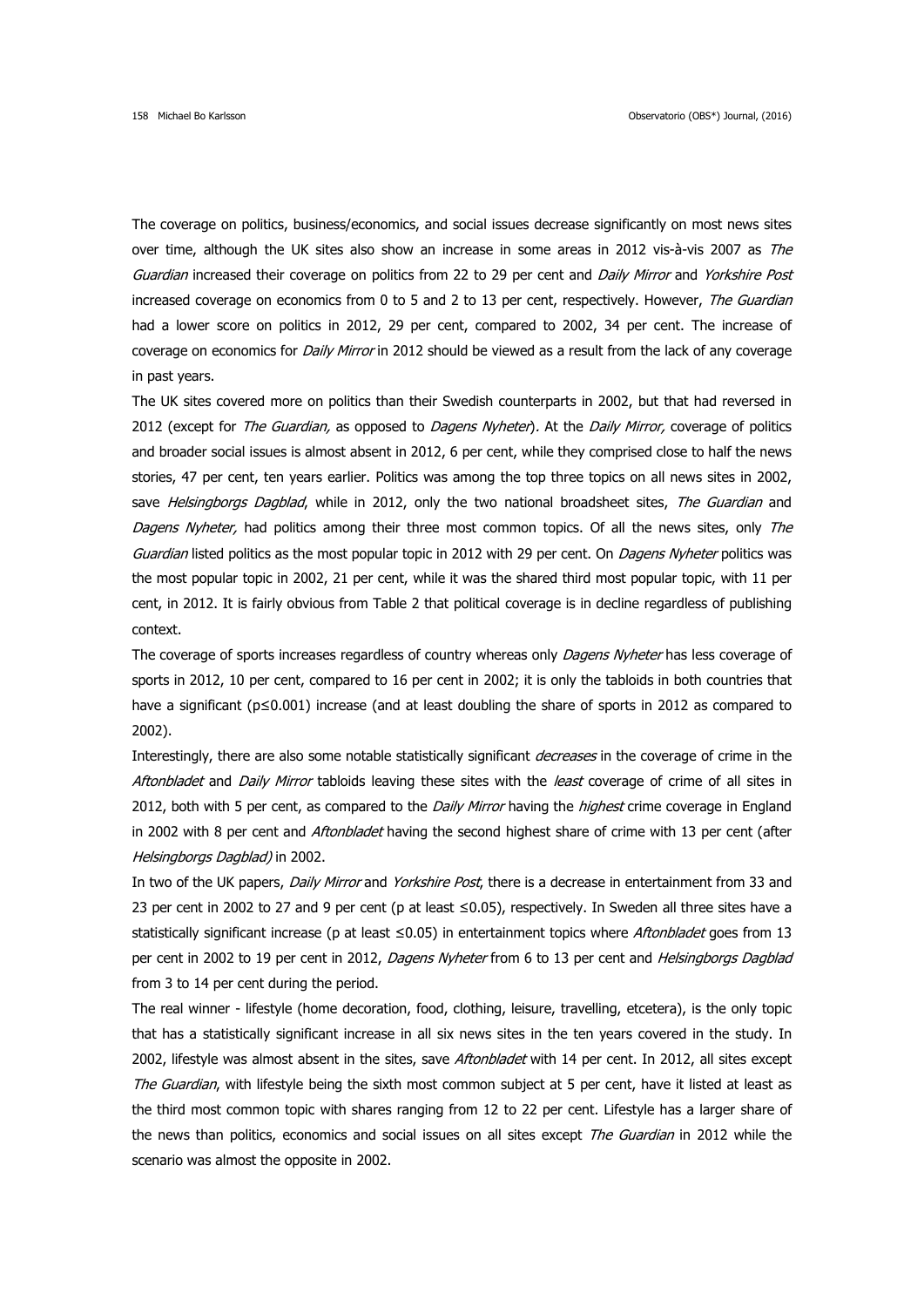Taken together, it is evident that the content composition (RQ1a) has changed over time in all of the news sites, whereas the biggest change is a greater focus on lifestyle topics and less focus on politics (though The Guardian seems to have changed less than the other sites).

Comparing the overall news coverage (i.e. not topic by topic) on all three news sites in each country (e.g. different publishing traditions as posed in RQ1b) year-by-year, there is a significant difference in Sweden in 2002, 2007 (p≤0.001) and 2012 (p≤0.05). Going further into the data and comparing the different publishing traditions as asked in RQ1b, there are significant differences between all news sites in Sweden in 2002 on at least the p≤0.01 level. In 2007, there was a significant difference (p≤0.001) between Aftonbladet and the two other sites, while there is no significant difference between Helsingborgs Dagblad and *Dagens Nyheter (DN)*. In 2012, there is still a significant difference between *Aftonbladet* and *DN* (p≤0.01) but not in any other configuration, which indicates that the news sites are becoming more similar over time but that differences still persist.

Comparing the 2012 datasets from Dagens Nyheter and Helsingborgs Dagblad with Aftonbladets 2002 dataset, reveal that there are no significant differences, which imply that news composition, in general, is similar which can also be seen by visually comparing the numbers in Table 2. Accordingly, Aftonbladet has become even more of a tabloid over time (as seen in Table 2) than the others, but they too, have moved towards the tabloids' topic composition as it looked in 2002. Overall, it seems that there is a trend towards homogenization, as asked in RQ2, in the Swedish media system, as the differences between the outlets decrease over time, suggesting that the local and the quality papers are abandoning their publishing tradition by publishing online.

Making the same comparisons for the UK sites, there are no significant differences in 2002 and 2007 between any of the sites considering overall news coverage. However, in 2012, a significant difference (p≤0.01) is found. Comparing the papers one by one, the Daily Mirror differs significantly (p≤0.001) from both The Guardian and Yorkshire Post in 2012 while there are no significant difference between the latter two. Consequently, in the UK there is a trend towards divergence between the tabloid and the other publishing traditions over time and, subsequently, causing a niche rather than a homogenization result (as asked in RQ2).

Comparing the same publishing tradition (i.e. tabloid versus tabloid in each country, as posed by RQ1c) year-by-year shows that there were significant differences in 2002 and 2007 (p≤0.001) between Aftonbladet and Daily Mirror while that difference had disappeared in 2012. Regarding the quality papers, there were no significant differences in 2002 between *Dagens Nyheter* and *The Guardian* but that had changed in 2007 (p≤0.01) and 2012 (p≤0.001). Helsingborgs Dagblad and Yorkshire Post were significantly different in 2002 (p≤0.05), not significantly different in 2007 and different again in 2012 (p≤0.01). Given the fluctuating results between the countries, it does not seem that the geographical location or the media systems are all-out important factors. However, save the tabloids, the UK papers seem to have a larger share focusing more on serious news than their Swedish counterparts, as evident in Table 2.

Overall, based on the results presented in Table 2, as well as the correlations in the comparisons above, it seems there are changes in news composition in all news sites, where there is a trend for less news about complex issues and an increased focus on lifestyle, sports, and entertainment topics to some degree. However, there are differences between sites and countries. For example, The Guardian seems to be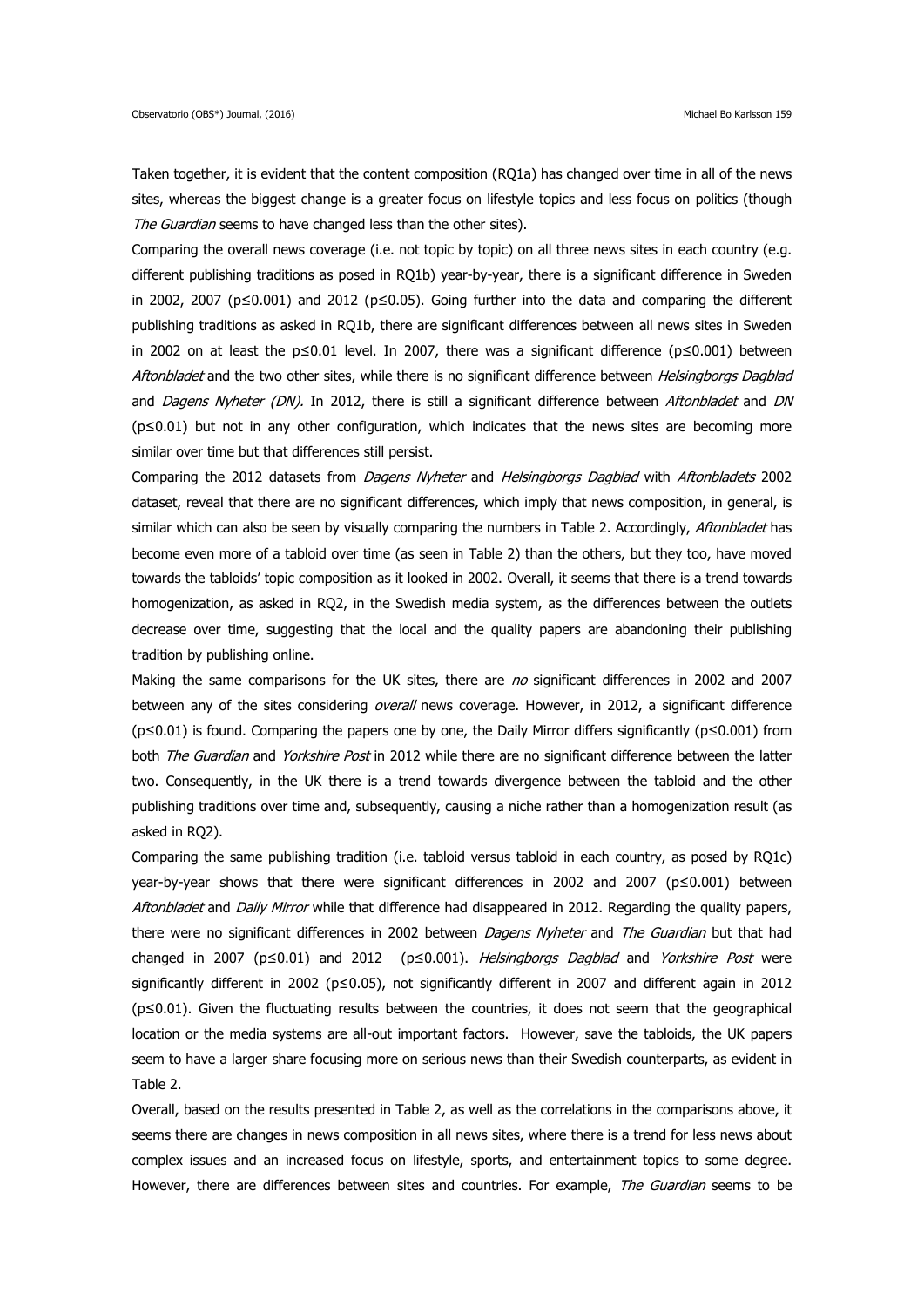much more focused on the complex issues throughout the period than both their UK siblings, as well as their Swedish counterpart *Dagens Nyheter*. In relation to the other news outlets, The Guardian has, in fact, focused even more on societal news over time since the gap between them have increase. Hence, The Guardian is less elite than before as it has decreased its coverage on complex issues, but even more elitist than the rest.

It is primarily the Swedish sites and the UK tabloid site that have changed the most towards tabloidization, though the other sites are also affected. Merging news about politics, business/economics and social issues (arguably the topics benefitting knowledge about society the most) *Aftonbladet* retain 59% of their 2002 coverage in 2012, Dagens Nyheter 59%, Helsingborgs Dagblad 57%, The Guardian 79%, Daily Mirror 19% and Yorkshire Post 76%. Conversely, merging news on sports, entertainment and lifestyle (arguably topics that do not inform readers about political processes and policy issues in society to the same degree) there is an increase on all sites. Aftonbladet has increased its coverage in those areas with 90% in 2012, Dagens Nyheter with 38%, Helsingborgs Dagblad with 263%, The Guardian with 36%, Daily Mirror with 67% and Yorkshire Post with 7% compared to 2002.

Summarizing the results, there is an overall tabloidization effect in terms of news content composition regardless of country or publishing tradition; although it could be more aptly described as a change in lifestyle and political journalism, as it is in these topics, that the most widespread and most significant growth and decline are found. Additionally, tabloids put more focus on sports over time. A noteworthy absence in increased coverage, in contrast to what much previous research predicts, is noted primarily in the news categories accidents and crime but also to some extent in entertainment.

#### **Discussion**

Compared to the research on analogue media showing that changes are slow, the tabloidization process online seems to be much faster, although caution needs to be applied since no equivalent data exists for the analogue outlets of these media corporations and we need to keep in mind that analogue content is being repurposed as online content. Many of the changes in content composition had already happened in 2007 while continuing, stabilizing or, in some cases, even reversing in 2012. The comparative approach of the study, and arguably the most important results, also reveals that all media types, regardless of publishing history or context, move in the same *tabloidization* direction indicating that, whatever forces are at work, the development happens on a large scale, surpassing media traditions and systems. Further research will show if, as would be expected from these results, this scenario is similarly matched in other countries and outlets and with other measurements of tabloidization than the composition of news topics. Also, it would be crucial to see if these changes occur in the analogue versions of these news sites as well. Nonetheless, there are also somewhat bewildering results from a tabloidization theory perspective. The decrease in politics and social issues runs well with a tabloidization process as does the increase in sports. However, the decrease in entertainment on the UK sites and crime on the tabloid sites contradicts that development, as does the increase of business/economy news on two UK sites.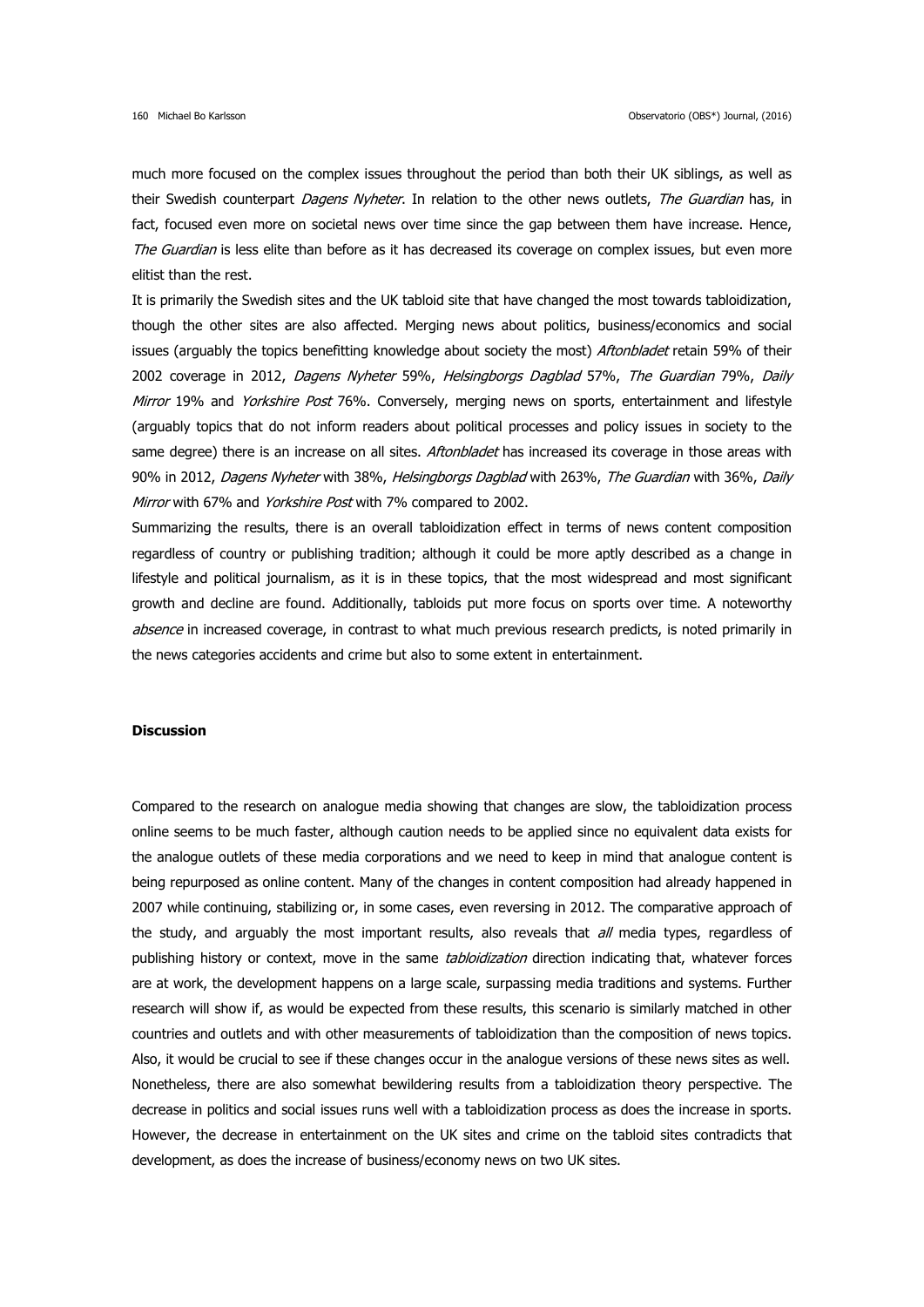The literature on online news stresses the immediacy of online news and how news can be included and adjusted according to the click-streams, as they happen, and the websites can be filled with crime and other concrete and crowd-pleasing stories rather than public affairs (Bird 2009; Author; Nerone & Barnhurst, 2001; Thurman & Myllylahti 2009). It seems that all stars align for this kind of 'tabloid' news and yet the share of topics on crime and accidents *decrease* or remain unchanged in coverage, while something so 'slow' as lifestyle really takes off. In order to assess this development it is necessary to include production costs and benefits into the analysis and possibly, while not included in this paper, wider cultural developments in society and in the media (e.g. commercialization), but data from analogue media is needed for comparison to be warranted. According to Hamilton (2004), commercial news must ultimately be profitable to be produced. Considering that original reporting inevitably cost money and that some news are more interesting for advertisers than others it might not be so surprising that, for instance, accidents go down and lifestyle goes up. An accident or crime will take some journalistic resources to report and the shelf life of that news item is short, as new events will inevitably occur and demand additional resources. A story about home decoration or travelling abroad does not have the same actuality and can stay on the front page for days, weeks or months and might be partly or fully subsidized by corporations within the field, thus cutting production costs. Conversely, while accidents, celebrities and entertainment might be interesting and attract readership, it might be harder to convert this traffic into people booking vacations, overhauling their kitchens or buying the latest car (and thus creating advertising revenue), while the connection is imminent in lifestyle journalism. This finding is intriguing, especially since tabloids previously have been criticized for sensationalism and emotionalism (Esser 1999; Örnebring & Jönsson 2004; Reinemann et al. 2011; Sparks & Tulloch 2000). However, this is still a form of tabloidization viewed from the perspective that lifestyle news is about the private rather than the public sphere (Sparks, 2000). The surge in the lifestyle section can be seen as an increase in guidance and instructions on how to consume and do identity work rather than addressing the readers as citizens in need of qualified information.

Also, connected to the production context, the tabloids have increased their sport coverage, which is marked by more predictable and longer news-cycles than some other news. There can be a talk-up before the match, live-coverage during it, and a post-match analysis afterwards allowing the news site to feed off other media coverage, making the audience do a large chunk of the conversation and marketing while planning and conserving their own resources accordingly.

Immediacy and clicks are often claimed to be important traits and determinants of online news (Currah 2009; MacGregor 2007; McKenzie et al. 2011). Judging from these results, and as pointed out by Hinderson (2013), a much slower publishing rhythm that runs along with, and are as or more important as immediacy, is also demonstrated. Seemingly contradictory, these different publishing rhythms fit within a wider concept of upheaval, or rather disturbance, of the time-space continuum due to the virtual and reprogrammable nature of digital media. The result is a myriad of diverse publishing rhythms, guided by editorial planning and needs rather than user attention predominantly, that co-exists and, tentatively, provides an opportunity to offer an, increasingly similar, assemblage of breaking news, longer reports as well as more traditional magazine journalism simultaneously, regardless of publishing history.

The overall changes in news coverage are somewhat inconsistent as there are some differences between the Swedish sites and some of the UK sites. First of all, these irregularities suggest that there is no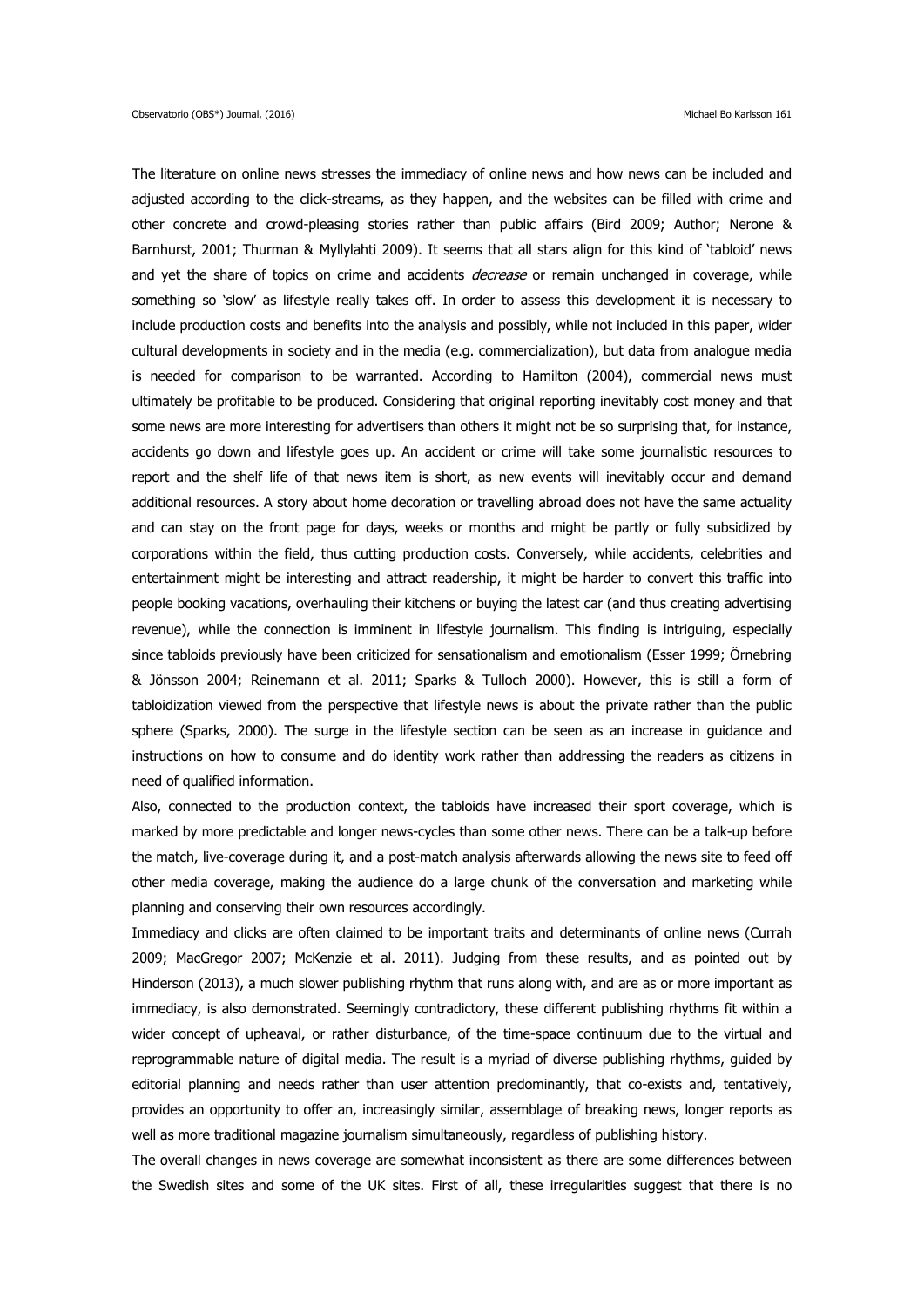unconditional digitalization effect on media content although everyone is moving in the same general direction. Looking at the specifics of the two countries studied existing market size might help explain the observed patterns. In the UK, with over 64 million citizens in the UK alone (not to mention Englishspeaking people all over the world), there is a better possibility to create an online niche market while the possibilities in Sweden are more limited with nine million citizens and a much smaller language pool. Thus, the variance in the results with homogenization in Sweden and divergence between Daily Mirror and the other sites in the UK can be partly explained at least. In the UK, market size and market differentiation appears to allow the non-tabloids to remain closer to their publishing tradition compared with their Swedish counterparts. Conversely, the high coverage of politics/economics/social issues at Daily Mirror in 2002 may be related to perceptions of what audience was online in 2002 and their particular preferences. These observations points to the need for more research into media strategies in general and multichannel publishing in particular, as well as research on market size and homogenization effects, especially since the changes happen fast online compared to their analogue counterparts. Further, the significant increase in lifestyle journalism revealed in this study calls for additional research in this area, which is usually neglected by scholars of journalism studies.

Moreover, it is important to keep in mind that the results presented here are in percentages. In absolute numbers there were, for instance, more news items about politics in 2012 than in 2002 on Aftonbladet. So anyone interested in politics has more to read in that area (regardless of how politics, or any other topic for that matter, is being framed – an issue worthy of further exploration) and those not interested have, similarly, easier to opt out of it emphasizing the importance of individual preferences and consumption patterns (Prior 2007). A limitation to the study is the restricted sample, to some extent limited by the WM, only covering two countries and one type of news site from each country, and that news coverage may possibly be affected by local and social factors that are not visible in a content analysis.

The discussion about tabloidization is often related to the need of an informed citizenry and their ability to perform their democratic duties (although there are admittedly different views of how this is best accomplished). As news consumption is increasingly moving online (De Waal & Schoenbach 2010) the results from this study indicate that those who chose only to expose themselves to online news are being offered proportionally less news informing them about society and being offered more news addressing them as consumers.

## **Bibliographical References**

Aalberg, T., Curran, J. (2011) How Media Inform Democracy. New York, NY: Routledge.

- Barnhurst, K. G., & Nerone, J. C. (1991). Design Changes in U.S. Front Pages, 1885 1985. Journalism Quarterly, 68(4), 796–804.
- Barnhurst, K. G. (2012) 'Newspapers Experiment Online: Story Content after a Decade on the Web'. Journalism, 14(1): 3-21.
- Bennett, W. L. (2004) 'Global Media and Politics: Transnational Communication Regimes and Civic Cultures', Annual Review of Political Science, 7(1):125–148.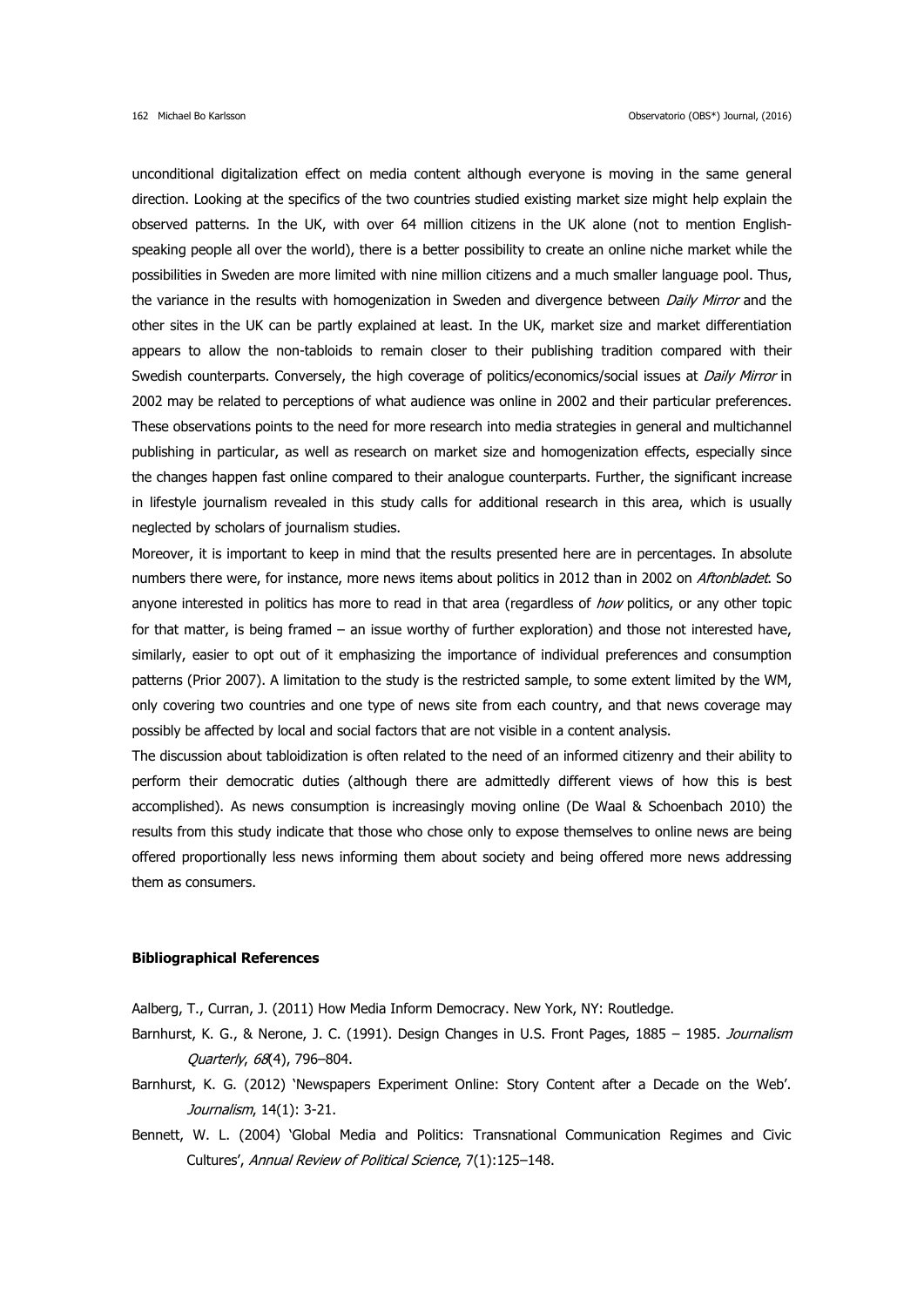- Bird, E. (2009) 'Tabloidization: What is it, and Does it Really Matter?' pp. 40-50 in B. Zelizer (ed), The Changing Faces of Journalism. Tabloidization, Technology and Truthiness. New York, NY: Routledge.
- Boczkowski, P. (2004) Digitizing the News. Innovation in Online Newspapers. Cambridge, MA: The MIT Press.
- Boczkowski, P. J. and de Santos, M. (2007) 'When More Media Equals Less News: Patterns of Content Homogenization in Argentina's Leading Print and Online Newspapers'. Political Communication 24(2): 167-80.
- Brugger, N. (2009) 'Website History and the Website as an Object of Study'. New Media & Society, 11(1-2): 115-132.
- Bucy, E. (2004) 'Second Generation Net News: Interactivity and Information Accessibility in the Online Environment'. The International Journal on Media Management 6(1&2): 102-113.
- Chan-Olmsted, S., Chang, B-H (2003) 'Diversification Strategy of Global Media Conglomerates: Examining Its Patterns and Determinants'. Journal of Media Economics 16(4I): 213-33.
- Connell, I. (1998) 'Mistaken Identities: Tabloid and Broadsheet News Discourse'. Javnost 5(3): 11-31.
- Croteau, D., Hoynes, W. (2001) The Business of Media. Corporate Media and the Public Interest. Thousand Oaks, CA: Pine Forge Press.
- Currah, A. (2009) What's Happening to Our News. An Investigation Into the Likely Impact of the Digital Revolution on the Economics of News Publishing in the UK. Oxford, England: Reuters Institute for the Study of Journalism.
- Cushion, S. (2012) The Democratic Value of News. Why Public Service Media Matter. Houndmills: Palgrave McMillan.
- Deuze, M. (2011) Managing Media Work. Los Angeles, CA: Sage.
- De Waal, E., Schoenbach, K. (2010) 'News Sites' Position in the Mediascape: Uses, Evaluations and Media Displacement Effects Over Time'. New Media & Society 12(3): 477-96.
- Domingo, D. Quandt, T., Heinonen, A., Paulussen, S., Singer J. Vujnovic, . (2008) 'Participatory Journalism Practices in the Media and Beyond'. Journalism Practice, 2(3): 326-42.
- Dunaway, J. (2011) 'Institutional Effects on the Information Quality of Campaign News'. Journalism Studies 12(1): 27-44.
- Elvestad, E., Blekesaune, A. (2008) 'Newspaper Readers in Europe: A Multilevel Study of Individual and National Differences'. European Journal of Communication, 23(4): 425-47.
- Esser, F. (1999) '`Tabloidization' of News: A Comparative Analysis of Anglo-American and German Press Journalism'. European Journal of Communication 14(3): 291-324.
- Gripsrud, J. (2000) 'Tabloidization, Popular Journalism, and Democracy', pp. 285-300 in C. Sparks and J. Tulloch, (eds) Tabloid Tales. Global Debates over Media Standards. Lanham, MD: Rowman & Littlefield.
- Gynnild, A. (2008) 'Klikket som tilbakemedling', pp. 135-144 in R. Ottosenand and A. Krumsvik (eds) Journalistik i en digital hverdag, Kristiansand, IJ-forlaget.
- Hallin, D., Mancini, P. (2004) Comparing Media Systems: Three Models of Media and Politics. New York, Cambridge University Press.
- Hamilton, J. (2004) All the News That's Fit To Sell. Princeton: Princeton University Press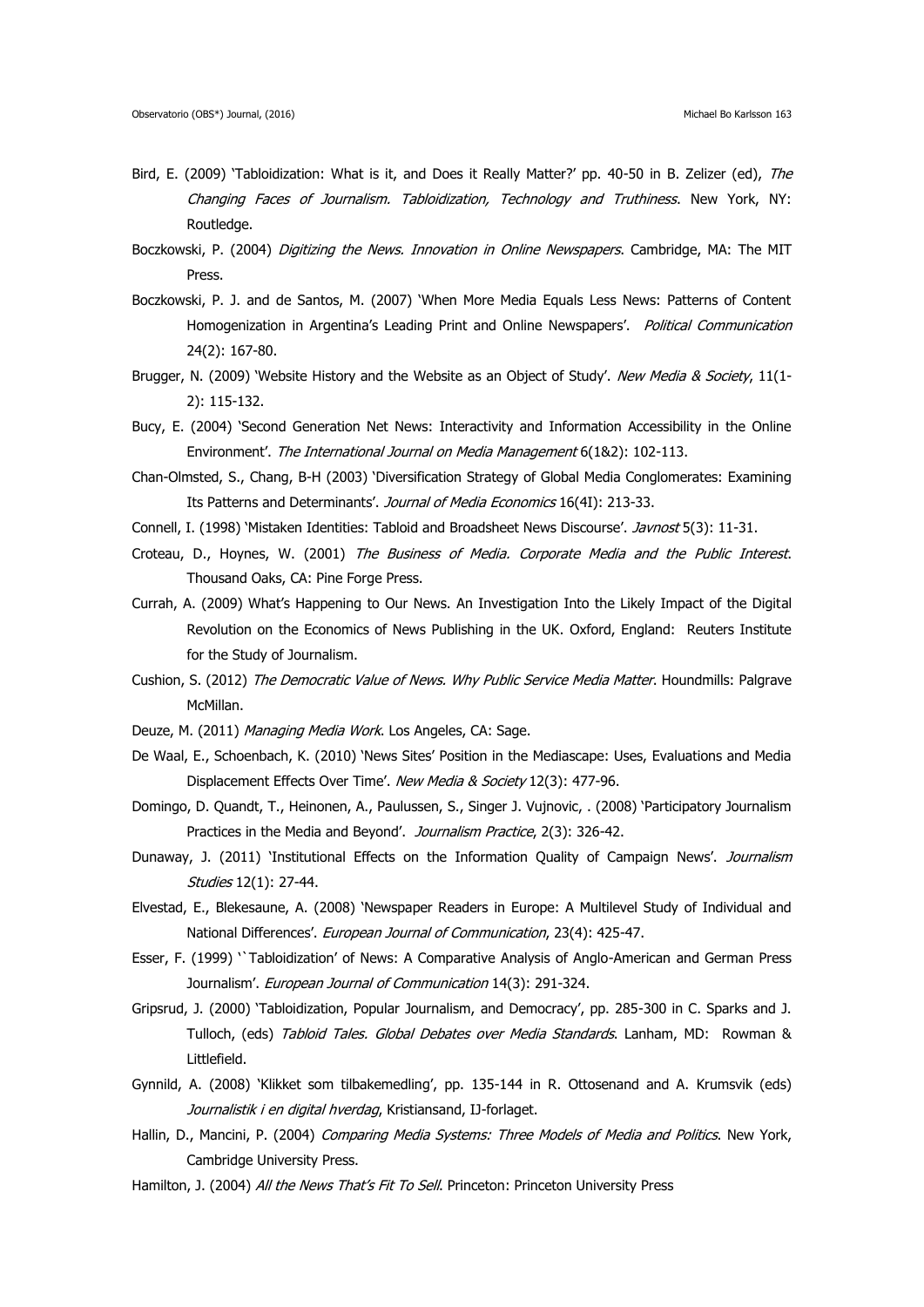- Hermida, A., Thurman, N. (2008) 'A Clash of Cultures: The Integration of User-Generated Content Within Professional Journalistic Frameworks at British Newspaper Websites'. Journalism Practice 2(3): 343-56.
- Hinderson, J. (2013) Webbens vägar. Om webbjournalistikens etablering och utveckling vid tre svenska regionala och lokala dagstidningar 1995-2013, Lund, Lunds universitet.
- Hoffman, L. H. (2006) 'Is Internet Content Different after All? A Content Analysis of Mobilizing Information in Online and Print Newspapers'. Journalism & Mass Communication Quarterly 83(1): 58-76.
- Jönsson, A. M., Örnebring, H. (2011) 'User-Generated Content and the News'. Journalism Practice 5(2): 127-44.
- Klein, U. (2000) 'Tabloidized Political Coverage in the German Bild-Zeitung', pp 177-94 in C. Sparksand J. Tulloch (eds) Tabloid Tales. Global Debates over Media Standards. Lanham, MA: Rowman & Littlefield.
- Krippendorff, K. (2013) Content Analysis. An Introduction to Its Methodology (3rd ed). Los Angeles, CA: Sage.
- Lowrey, W. (2011) 'Institutionalism, News Organizations and Innovation'. Journalism Studies 12(1): 64-79. MacGregor, P. (2007) 'Tracking the Online Audience'. Journalism Studies 8(2): 280-98.
- Matheson, D. (2004) 'Weblogs and the Epistemology of the News: Some Trends in Online Journalism'. New Media & Society, 6(4): 443-468.
- McKenzie, C., Lowrey, W., Hays, H., Young, J., Woo, W. (2011) 'Listening to News Audiences: The Impact of Community Structure and Economic Factors'. Mass Communication and Society 14(3): 375-95.
- McManus, J. (1994) Market-Driven Journalism: Let the Citizen Beware? Thousand Oaks, CA: Sage.
- McNair, B. (2000) Journalism and Democracy. An Evaluation of the Political Public Sphere. London, England: Routledge.
- Mierzejewska, B. (2011) 'Media Management in Theory and Practice', pp. 13-30 in M. Deuze (ed.) Managing Media Work, Los Angeles, CA: Sage.
- Murphy, J., Hashim, N.H., O'Connor, P. (2007) 'Take Me Back: Validating the Wayback Machine', *Journal* of Computer-Mediated Communication 13(1): 60-75.
- Nerone, J., & Barnhurst, K. G. (2001). Beyond modernism. Digital design, Americanization and the future of newspaper form. New Media & Society, 3(4): 467-482.
- Örnebring, H., Jönsson, A.M. (2004) 'Tabloid Journalism and the Public Sphere: A Historical Perspective on Tabloid Journalism'. Journalism Studies 5(3): 283-95.
- Peters, C., Broersma, M. (2013) Rethinking journalism. Trust and participation in a transformed news landscape, London, Routledge.
- Prior, M. (2007) Post-Broadcast Democracy. How Media Choice Increases Inequality in Political Involvement and Polarizes Elections. England: Cambridge University Press.
- Quandt, T. (2008) '(No) News on the World Wide Web?'. Journalism Studies, 9(5): 717-38.
- Reinemann, C., Stanyer, J., Scherr, S., Legnante, G. (2011) 'Hard and Soft News: A Review of Concepts, Operationalizations, and Key Findings'. Journalism 13(2): 221-39.